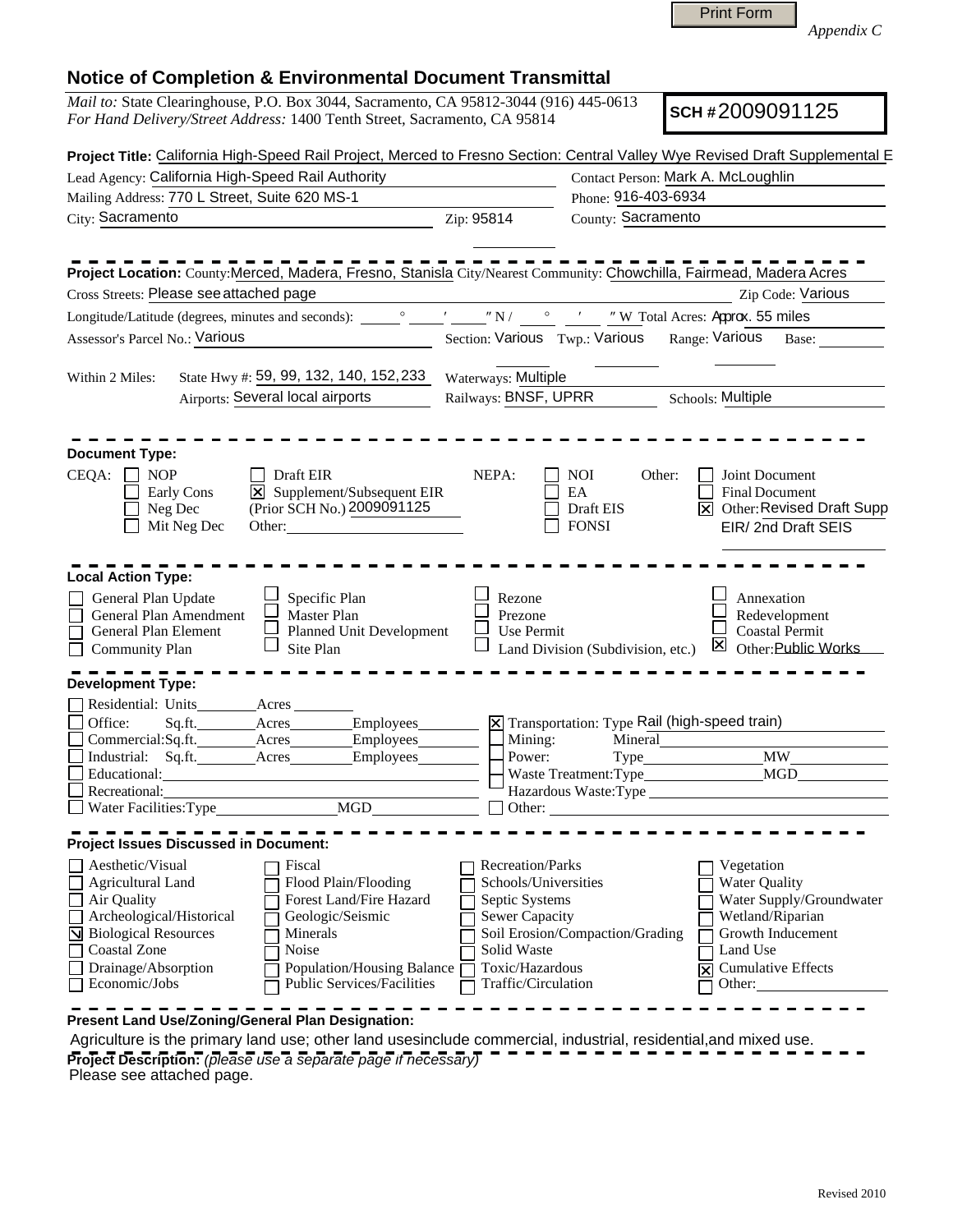# **Reviewing Agencies Checklist**

| X                                                          | Air Resources Board                                                                           | X.                      | Office of Historic Preservation                          |  |
|------------------------------------------------------------|-----------------------------------------------------------------------------------------------|-------------------------|----------------------------------------------------------|--|
|                                                            | Boating & Waterways, Department of                                                            |                         | Office of Public School Construction                     |  |
|                                                            | California Emergency Management Agency                                                        | X                       | Parks & Recreation, Department of                        |  |
| $\overline{X}$                                             | California Highway Patrol                                                                     | X                       | Pesticide Regulation, Department of                      |  |
| $\overline{\mathsf{X}}$                                    | Caltrans District #6, 10                                                                      | $\overline{\mathsf{x}}$ | Public Utilities Commission                              |  |
| $\overline{X}$                                             | Caltrans Division of Aeronautics                                                              | $\overline{\mathsf{X}}$ | Regional WQCB #5                                         |  |
|                                                            | <b>Caltrans Planning</b>                                                                      | X                       | Resources Agency                                         |  |
| $\overline{X}$                                             | Central Valley Flood Protection Board                                                         |                         | Resources Recycling and Recovery, Department of          |  |
|                                                            | Coachella Valley Mtns. Conservancy                                                            |                         | S.F. Bay Conservation & Development Comm.                |  |
|                                                            | <b>Coastal Commission</b>                                                                     |                         | San Gabriel & Lower L.A. Rivers & Mtns. Conservancy      |  |
|                                                            | Colorado River Board                                                                          | $\overline{\mathsf{x}}$ | San Joaquin River Conservancy                            |  |
| $\overline{\mathsf{x}}$                                    | Conservation, Department of                                                                   |                         | Santa Monica Mtns. Conservancy                           |  |
| $\overline{\mathsf{X}}$                                    | Corrections, Department of                                                                    | X                       | <b>State Lands Commission</b>                            |  |
|                                                            | Delta Protection Commission                                                                   |                         | <b>SWRCB: Clean Water Grants</b>                         |  |
|                                                            | Education, Department of                                                                      | X.                      | <b>SWRCB: Water Quality</b>                              |  |
|                                                            | <b>Energy Commission</b>                                                                      |                         | <b>SWRCB: Water Rights</b>                               |  |
| $\overline{\mathsf{x}}$                                    | Fish & Game Region $#$ <sup>4</sup>                                                           |                         | Tahoe Regional Planning Agency                           |  |
|                                                            | Food & Agriculture, Department of                                                             | X                       | Toxic Substances Control, Department of                  |  |
|                                                            | Forestry and Fire Protection, Department of                                                   | $\overline{\mathsf{x}}$ | Water Resources, Department of                           |  |
|                                                            | General Services, Department of                                                               |                         |                                                          |  |
|                                                            | Health Services, Department of                                                                | X                       | Other: Please see attached page.                         |  |
| $\overline{\mathsf{x}}$                                    | Housing & Community Development                                                               |                         | Other:                                                   |  |
| $\overline{\mathsf{X}}$                                    | Native American Heritage Commission                                                           |                         |                                                          |  |
|                                                            |                                                                                               |                         |                                                          |  |
|                                                            |                                                                                               |                         |                                                          |  |
|                                                            | Local Public Review Period (to be filled in by lead agency)                                   |                         |                                                          |  |
|                                                            |                                                                                               |                         |                                                          |  |
| Starting Date March 13, 2020                               |                                                                                               |                         | Ending Date April 27, 2020                               |  |
|                                                            |                                                                                               |                         |                                                          |  |
|                                                            | Lead Agency (Complete if applicable):                                                         |                         |                                                          |  |
|                                                            |                                                                                               |                         |                                                          |  |
| Consulting Firm: ICF                                       |                                                                                               |                         | Applicant: California High-Speed Rail Authority          |  |
| Address: 630 K Street                                      |                                                                                               |                         | Address: 770 L Street, Suite 620 MS-1                    |  |
| City/State/Zip: Sacramento, CA 95814<br>Contact: John Cook |                                                                                               |                         | City/State/Zip: Sacramento, 95814<br>Phone: 916-324-1541 |  |
| Phone: 415-677-7195                                        |                                                                                               |                         |                                                          |  |
|                                                            |                                                                                               |                         |                                                          |  |
|                                                            |                                                                                               |                         |                                                          |  |
|                                                            | Signature of Lead Agency Representative: Signed by Mark McLaughlin, Director of Environmental |                         | Date: March 11, 2020                                     |  |
|                                                            |                                                                                               |                         |                                                          |  |

Authority cited: Section 21083, Public Resources Code. Reference: Section 21161, Public Resources Code.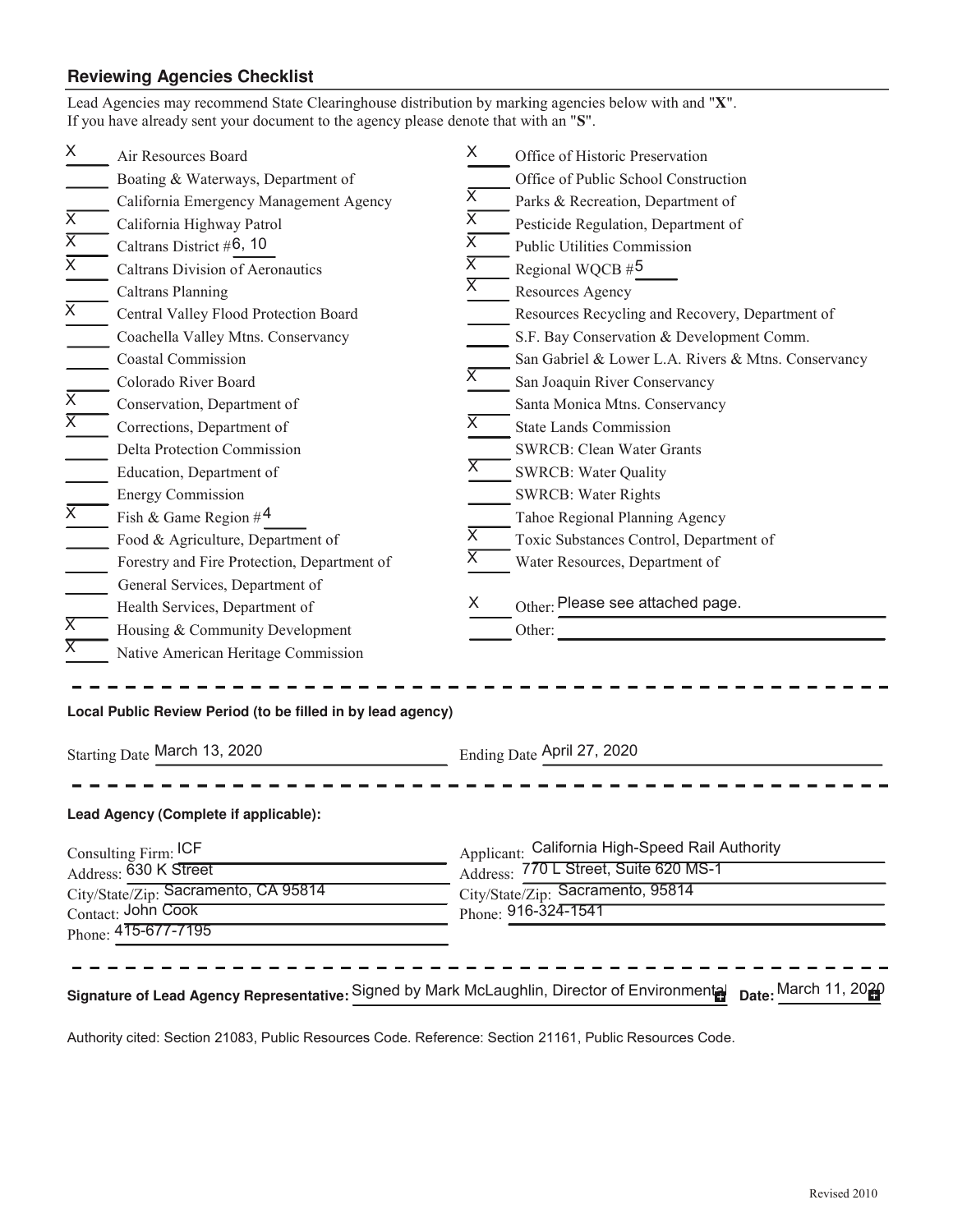

### **NOTICE OF COMPLETION - ATTACHMENT**

#### **Project Name**

California High-Speed Rail Merced to Fresno Section: Central Valley Wye

#### **Project Location, Cross Streets**

The proposed Merced to Fresno Section: Central Valley Wye is located in Merced and Madera Counties near the City of Chowchilla with related electrical facilities extending into Fresno and Stanislaus Counties. The project termini are located at Henry Miller Road/Carlucci Road on the west (lat/long 37° 5'51.46"N - 120°40'48.84"W), Ranch Road/SR 99 on the north (lat/long 37°13'21.29"N - 120°22'40.69"W), and Avenue 19 near Madera Acres on the south (lat/long 37° 1'31.84"N - 120°4'46.61"W). The nearest major state highway intersection is State Route 99 (SR 99) and State Route 152 (SR 152).

#### **Project Description**

The California High-Speed Rail Authority (Authority) proposes to construct and operate the Merced to Fresno Section: Central Valley Wye as part of the larger, 800-mile California High-Speed Rail (HSR) system planned throughout California. The HSR system will connect the major population centers of Sacramento, the San Francisco Bay Area, the Central Valley, Los Angeles, the Inland Empire, Orange County, and San Diego. As part of the Merced to Fresno Section of the statewide HSR system, the Central Valley Wye would create the east-west HSR connection between the San Jose to Merced Section to the west and the north-south Merced to Fresno Section to the east.

The Authority is issuing a limited revision of its previously published Draft Supplemental Environmental Impact Report and Environmental Impact Statement (Draft Supplemental EIR/EIS) pursuant to the California Environmental Quality Act (CEQA) and the National Environmental Policy Act (NEPA). The environmental review, consultation, and other actions required by applicable federal environmental laws for this project are being or have been carried out by the State of California pursuant to 23 U.S.C. 327 and a Memorandum of Understanding dated July 23, 2019 and executed by the Federal Railroad Administration and the State of California.

This document is entitled "Merced to Fresno Section: Central Valley Wye Revised Draft Supplemental Environmental Impact Report/Second Draft Supplemental Environmental Impact Statement, Biological Resources Analysis" (referred to below as "Revised/Second Draft Supplemental EIR/EIS").

Following the Authority's publication of the Draft Supplemental EIR/EIS for CEQA purposes in May 2019 and subsequent publication of the Draft Supplemental EIR/EIS for NEPA purposes in September 2019, the Authority learned of the new listing by the State of California Department of Fish and Wildlife of a bumble bee species that may be present in the relevant resource study area for the Central Valley Wye alternatives.

The California Fish and Game Commission provided notice on June 18, 2019 that four bumble bee species are candidate species as defined by Section 2068 of the Fish and Game Code. Only one such species, the Crotch bumble bee (*Bombus crotchii*) is assumed to be present in the resource study area for the Central Valley Wye alternatives based on historic records as well as the presence of suitable habitat for the species.

The sections and appendix comprising the Revised/Second Draft Supplemental EIR/EIS are:

- 1. Section 3.7, Biological Resources and Wetlands
- 2. Section 3.19.6.6, Cumulative Impacts, Biological Resources and Wetlands, with text as presented in the Draft Supplemental EIR/EIS
- 3. Appendix 3.7-C-2, Biological Resources and Wetlands Special-Status Wildlife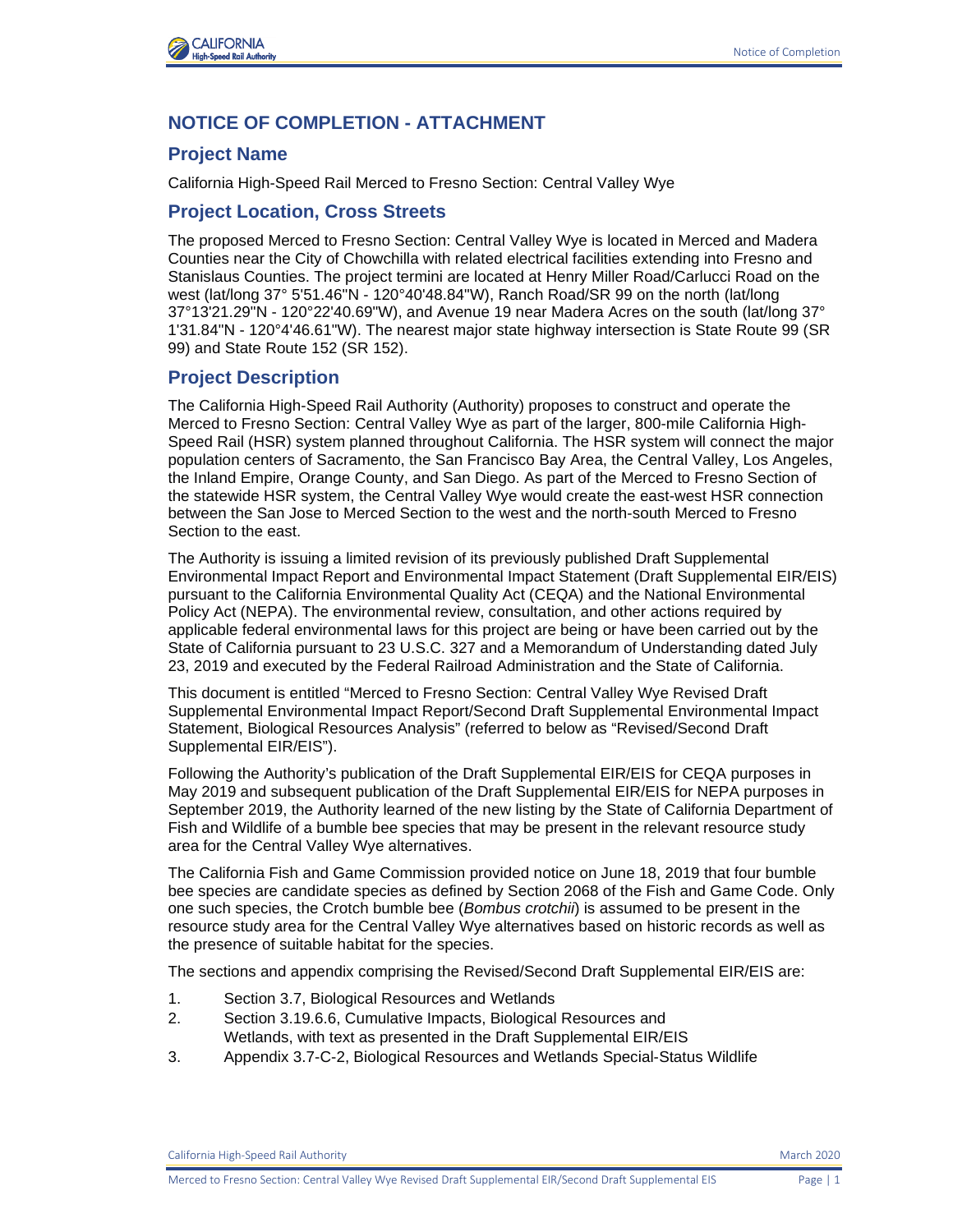

Within Section 3.7, substantive changes related to the Crotch bumble bee were made in the following subsections:

- 1. Section 3.7.5.3, Methods for NEPA and CEQA Impact Analysis
- 2. Section 3.7.6.3, Special-Status Species
- 3. Section 3.7.7, Environmental Consequences
	- Table 3.7-13 Direct Impacts on Special-Status Wildlife Species Habitat by Central Valley Wye Alternative (acres)
	- Construction Impacts
		- Impact BIO#3 Direct Impacts on Special-Status Wildlife Invertebrates
		- Impact BIO#4 Indirect Impacts on Special-Status Wildlife Invertebrates
	- Operations Impacts
		- Impact BIO#27 Direct Impacts on Special-Status Wildlife Invertebrates – Impact BIO#28 Indirect Impacts on Special-Status Wildlife – Invertebrates
- 4. Section 3.7.8 Mitigation Measures
	- BIO-MM#54: Conduct Surveys and Implement Avoidance Measures for Crotch Bumble Bee
	- BIO-MM#55: Provide Compensatory Mitigation for Impacts on Crotch Bumble Bee

The Authority reviewed other sections of the Draft Supplemental EIR/EIS and found, based on research and a review of the evidence, that no other substantive changes would be required, including Section 3.19, Cumulative Impacts.

Section 3.7 includes new mitigation measures related to the Crotch bumble bee. These will be incorporated into the Mitigation Monitoring and Reporting Program and Enforcement Plan (to be included as part of the CEQA/NEPA decision documents).

The text of Section 3.7.4.1, Coordination with Regulatory Agencies for NEPA and CEQA Compliance, has also been revised to reflect that the United States Fish and Wildlife Service and the National Marine Fisheries Service issued biological opinions for the project, thereby concluding the consultation requirements under Section 7 of the United States Endangered Species Act. At the time of publication of the Draft Supplemental EIR/EIS, the text stated that these biological opinions were anticipated from both federal agencies. In this document, Section 3.7.4.1 has been revised with the dates the Authority received biological opinions from each agency. These biological opinions will be published as appendices with the Record of Decision for the project.